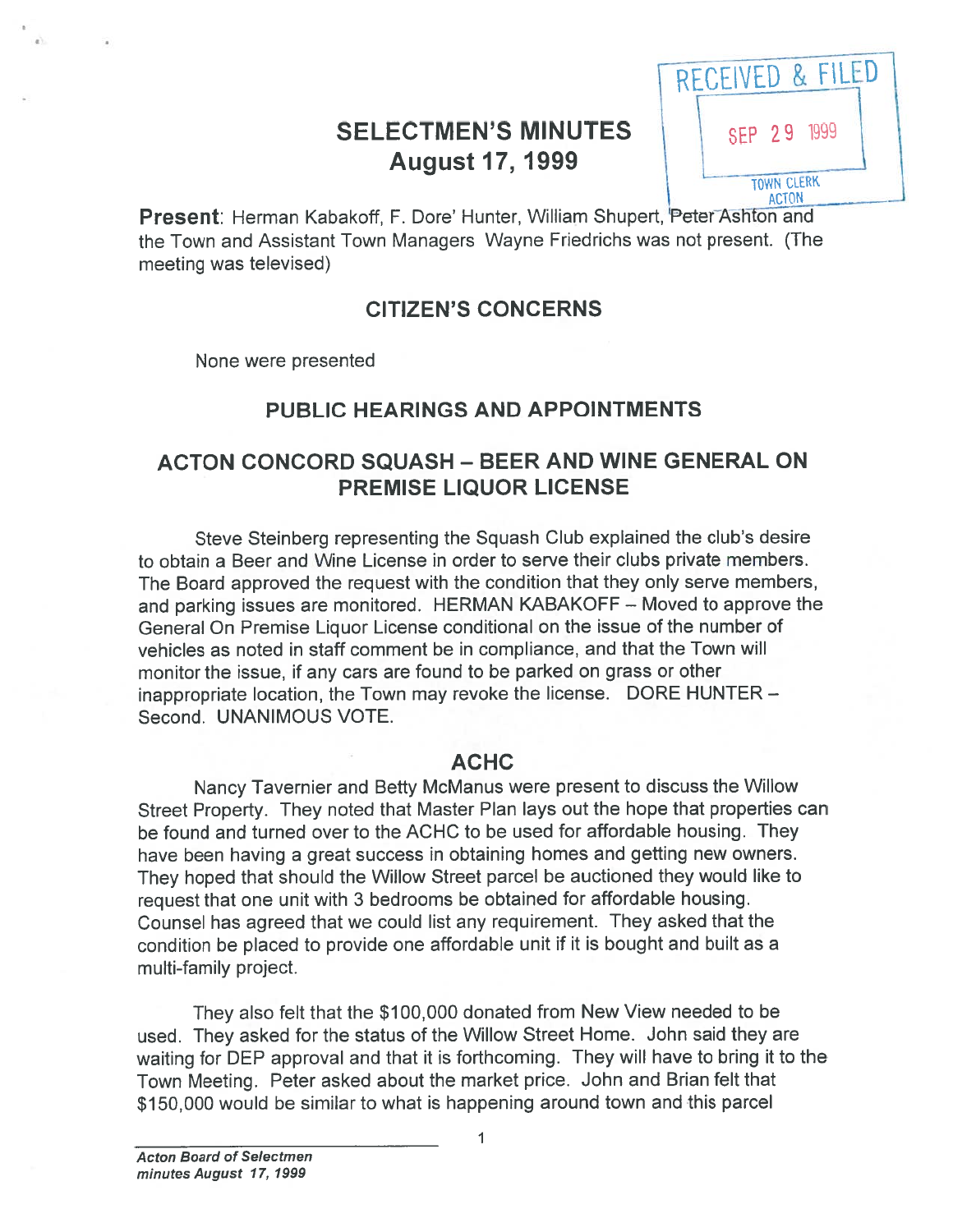should be sold for no less than \$100,000. They feel they might ge<sup>t</sup> the \$150,000.

Trey asked about the requirements about <sup>1</sup> housing unit not being used for affordable housing by the successful bidder, Nancy reminded him we could pu<sup>t</sup> conditions on the sale to address this issue.

They asked about any other properties in the <sup>p</sup>ipeline. They noted that they are looking into <sup>a</sup> property on Mass Ave. as possible candidate for purchase. They commended Ron Peabody's group for obtaining 5 of the <sup>6</sup> homes that are required under his permit. He has expressed interest in providing affordable New construction for the last home required and would be interested in the Willow Street Property for new construction. Both Betty and Nancy noted that he has pu<sup>t</sup> additional funds into the purchase of these homes as the market has skyrocketed and he has had to pay significantly more for the homes.

Herman asked what action they would like the Board to take. They just want to be considered if any buildings become available that could be used for affordable housing in the future. Herman wanted to be sure we recoupe<sup>d</sup> our investment on parcels. The Board was very supportive. Sense of the Board is that they are supportive of their activities.

Herman asked about the waiver she had applied for. She explained that is required to make homes that are on <sup>a</sup> shared septic system be allowed to exceed the condo fee cap. In many cases, this is required to make the unit available and affordable under the guidelines.

#### SELECTMEN'S BUSINESS

SEWER ACTION COMMITTEE/SPECIAL TOWN MEETING - Dore' reported on the status of the bidding. It appears that they are on the timetable and will ask that <sup>a</sup> Special Town Meeting be called for October 25th at 7:00 p.m.

The project is coming together and everyone is very <sup>p</sup>leased. DORE' HUNTER — MOVED to call <sup>a</sup> Special Town Meeting for October 25, 1999 at 7:00 PM in the field house of the Sr. High School to address various articles regarding the sewer project. TREY SHUPERT — Second. UNANIMOUS VOTE.

Dore' also asked that November  $8<sup>th</sup>$  be reserved in case issues arise that would require additional time to resolve before the 25<sup>th</sup> meeting. DORE' HUNTER -MOVED - to close the warrant for the October 25<sup>th</sup> meeting at the conclusion of the Selectmen's meeting tonight. PETER ASHTON - Second. UNANIMOUS VOTE.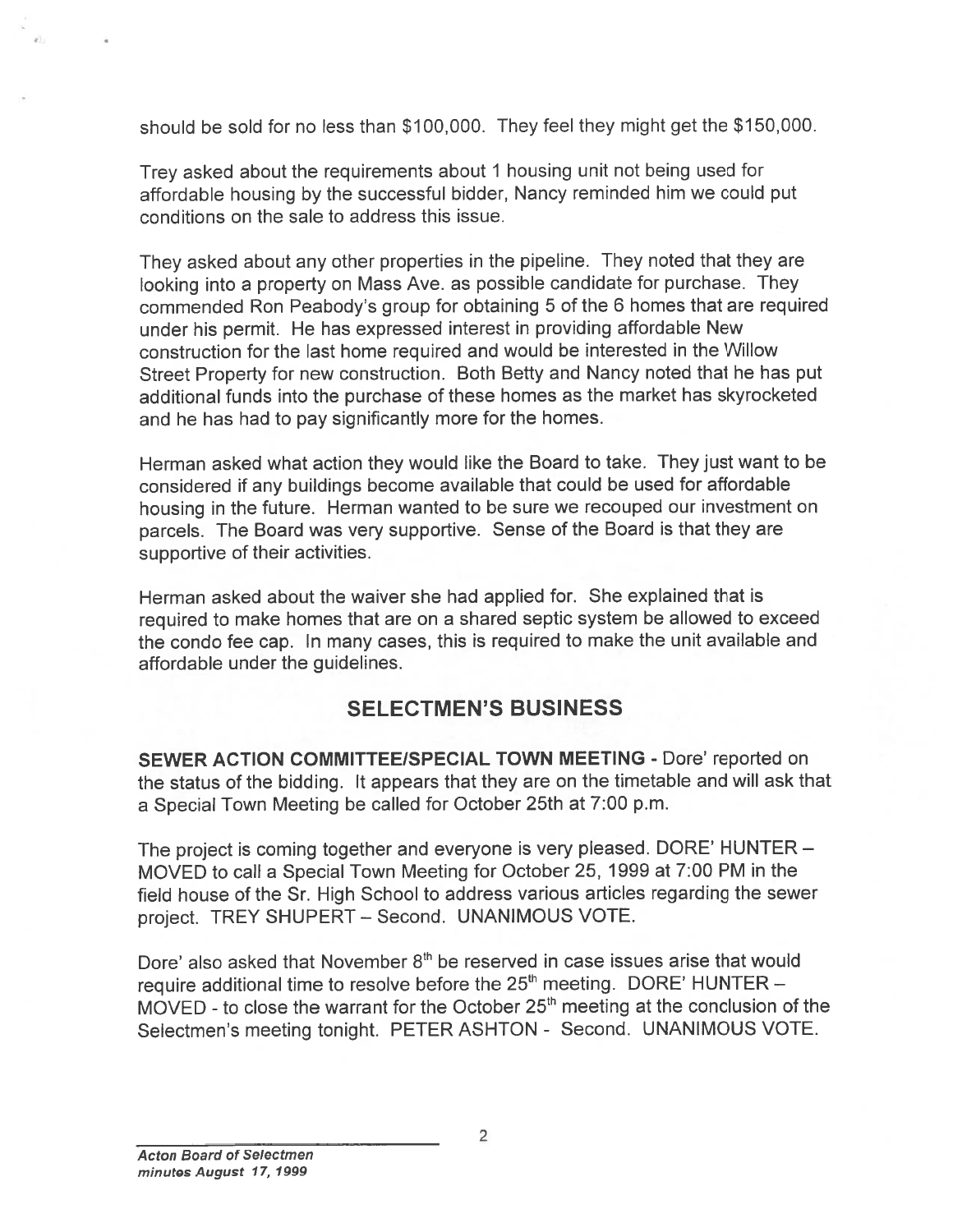## OTHER BUSINESS

PARKING LOT - Dore' asked if Town Counsel had reviewed the parking lot issue with the HDC's decision.

REVENUES - Dote' noted we fell short by \$50,000 in the penalties section of revenues. John said the real problem is that they over estimated their ability to pull in more money.

AGENDAS -Herman noted that the agenda would be on the web site and the cable station as well as in the Library.

2020 MEETING – October  $18<sup>th</sup>$  at 5:30 p.m. scheduled to be held at the Library. Peter asked about it being held at the COA byilding. Don will look into it.

ACCOUNTING PROCEDURES — John explained that two sets of books one for the State reports and one for bond issues would be required. In addition, New software will be required. Dore' was concerned about the keeping of two sets of books. He asked to have it referred to our State Representatives. Dore' felt it was an exercise in wasting the taxpayers money. John will contact Pam Resor, however he said the groundwork for acceptance was already laid.

## CONSENT AGENDA

DORE' HUNTER - Moved to approve - PETER ASHTON - Second, with the Chairman authorized to send letter of thanks to the fire works people.

## TOWN MANAGER'S REPORT

#### ADOPTION OF NEW GROWTH LEGISLATION

John and Brian gave an overview of the statue and the requirements under the new act. Approval would be by ballot vote. He noted that it would not be effective until 2002, but if <sup>a</sup> special election was held before Jan 1st it could be implemented one year sooner. He noted that there would be billing, assessing and collecting issues. He felt it could be done with <sup>a</sup> par<sup>t</sup> time employee.

Dote' was concerned about whether <sup>a</sup> voter could vote this in its current form. He felt that the citizens would not understand it unless it is explained further. He felt it is complex and would create <sup>a</sup> lot of confusion for not much gain in normal years. He noted he is under whelmed. Trey asked about Wilmington and Hopkinton experiences and issues. Brian did not think Hopkinton did the financial data collections in the same manner at they had. They will follow up and repor<sup>t</sup> back. Peter suggested several ways to answer Dore's questions. He felt that the Re-engineering committee had discussed it and that the actual revenue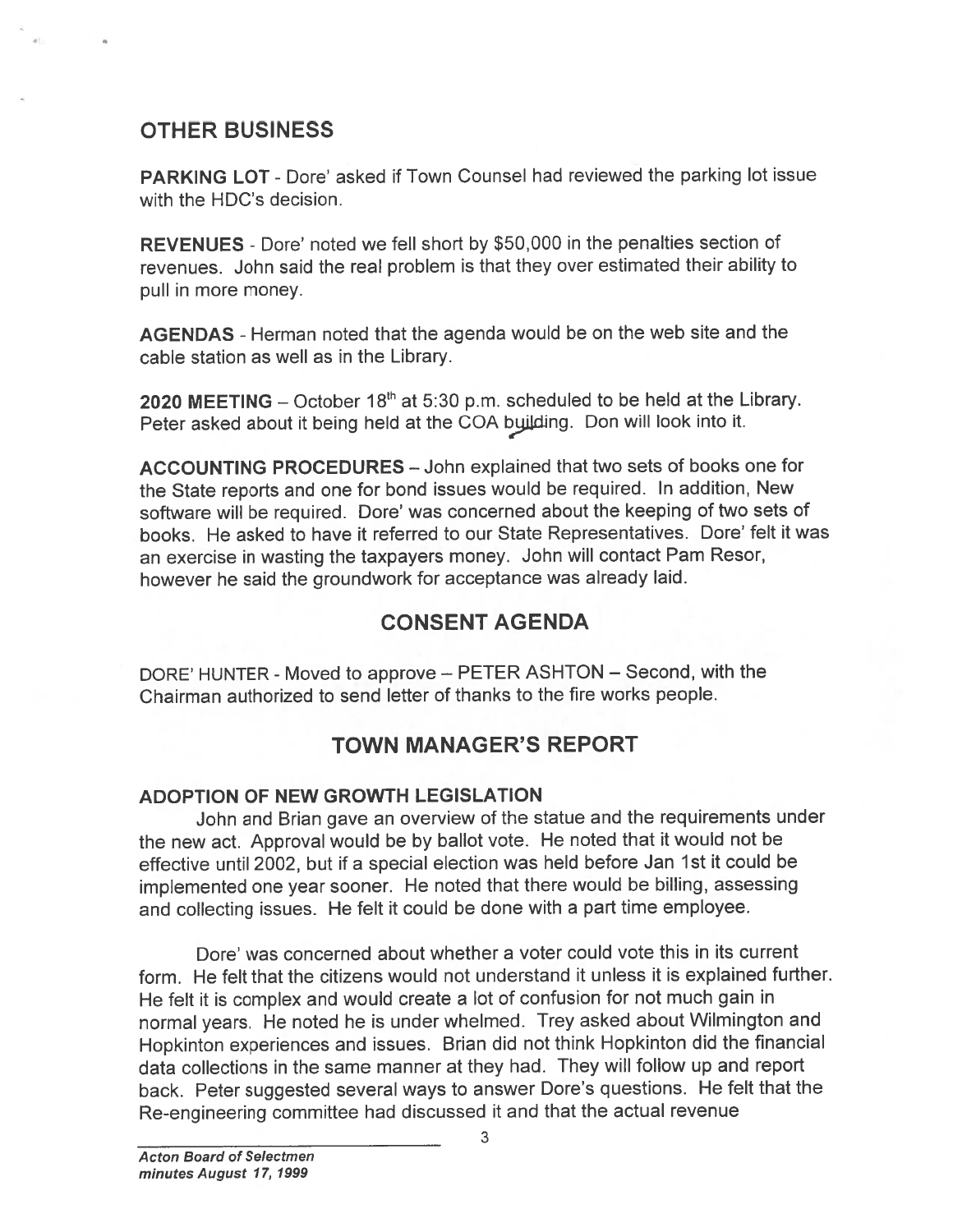enhancements were less than the reported. They think it might have some value to it. Dore' was concerned with the impact on existing staff. They felt they could presen<sup>t</sup> <sup>a</sup> Resolution at town meeting and pu<sup>t</sup> it on the ballot at <sup>a</sup> later time.

Dore' felt that occupancy permits should be issued to those who remodel. He felt that would ge<sup>t</sup> the idea of what was out there to capture additional funds.

Don felt that other communities might be thinking that new growth would come in early and they could capture all the growth with this legislation. John felt that if we were heading toward <sup>a</sup> moratorium this would not be <sup>a</sup> goo<sup>d</sup> idea.

#### RECREATION PROGRAM FEES

Don noted that the Rec. Dept. is moving forward and they are getting ready for the Grand Opening of Nara and developing recreation programs for the upcoming year. They will need to change fees as time goes on. He asked the Board to approve the fees and <sup>g</sup>ive them the opportunity to go with the flow but to insure that they cover out of pockets and fixed costs as much as possible. Dore' noted that the coming and going of programs such as Community Education programs experience required <sup>a</sup> policy. <sup>A</sup> policy for fee schedules would address it better.

Herman noted it doesn't look we were losing anything and he noted however, that the insurance people know what is going on. Don noted that the group MIIA assumed we run these programs, it is uncommon that we don't. He also did not want anyone volunteering with hidden agendas. He did not want it to be <sup>a</sup> hidden marketing item.

PETER ASHTON - Moved to go into Executive Session for the purpose of contract negotiations. TREY SHUPERT — Second. ROLL CALL TAKEN- All AYES.

 $1752$   $120h$ Clerk , /

Daté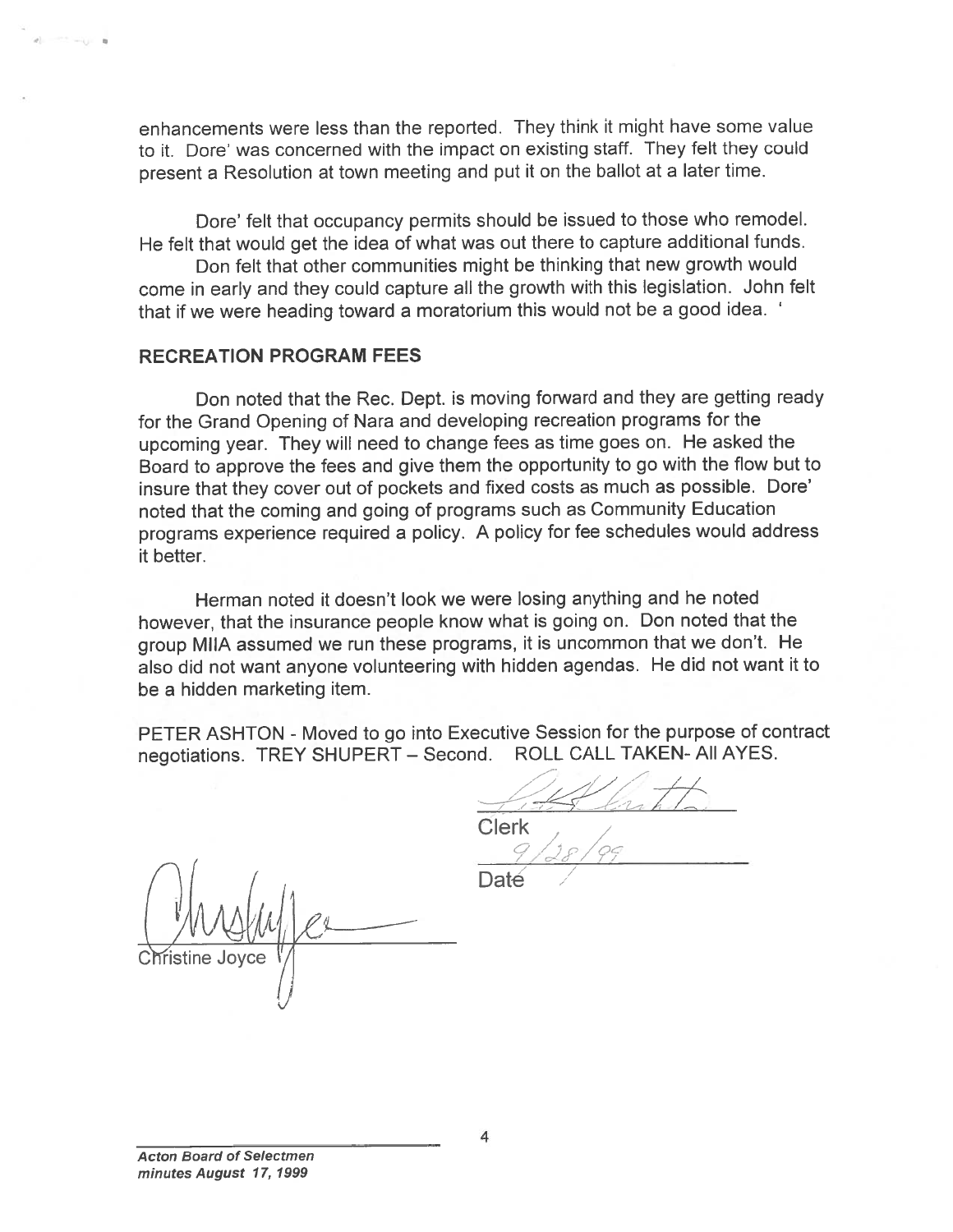August 13, 1999

TO: Board of Selectmen

.3

FROM: Herman Kabakoff, Chairman

SUBJECT: Selectmen's Report

## AGENDA

#### August 17, 1999 7:30 P.M. -Room 204

#### I. CITIZEN'S CONCERNS

#### II. PUBLIC HEARINGS & APPOINTMENTS

- 1. 7:45 CONCORD ACTON SQUASH CLUB Enclosed please find application and Staff comment regarding the issuance of <sup>a</sup> Beer and Wine General on Premise Liquor License.
- 2. 7:50 ACHC- Willow Street Proposal- Enclosed please find <sup>a</sup> letter from the ACHC regarding affordable housing and the town-owned parce<sup>l</sup> on Willow Street.

#### III. SELECTMEN'S BUSINESS

3. SEWER ACTION COMMITTEE/ SPECIAL TOWN MEETING - Enclosed please find correspondence from Selectman Hunter for Board discussion.

#### 4. OTHER BUSINESS

#### IV. CONSENT AGENDA

5. ACCEPT MINUTES — Enclosed please find minutes of June 22, 1999 for Board acceptance.

6. ACTON CENTER CONGREGATIONAL CHURCH ANNUAL ANTIQUE SHOW - Enclosed <sup>p</sup>lease find <sup>a</sup> reques<sup>t</sup> and staff comment for Board action.

7. ACCEPT GIFT — Enclosed <sup>p</sup>lease find <sup>a</sup> reques<sup>t</sup> from the West Acton Library for Board acceptance of <sup>a</sup> gift of money.

8. ACCEPT GIFT – Enclosed please find a request from the Acting Public Ceremonies Chairman for Board acceptance of a gift of money collected at the July 4<sup>th</sup> Fireworks display.

9. ACCEPT GIFT — Enclosed please find backup materials and <sup>a</sup> reques<sup>t</sup> to accep<sup>t</sup> numerous donations for NARA, along with <sup>a</sup> memo from the Town Manager for Board acceptance.